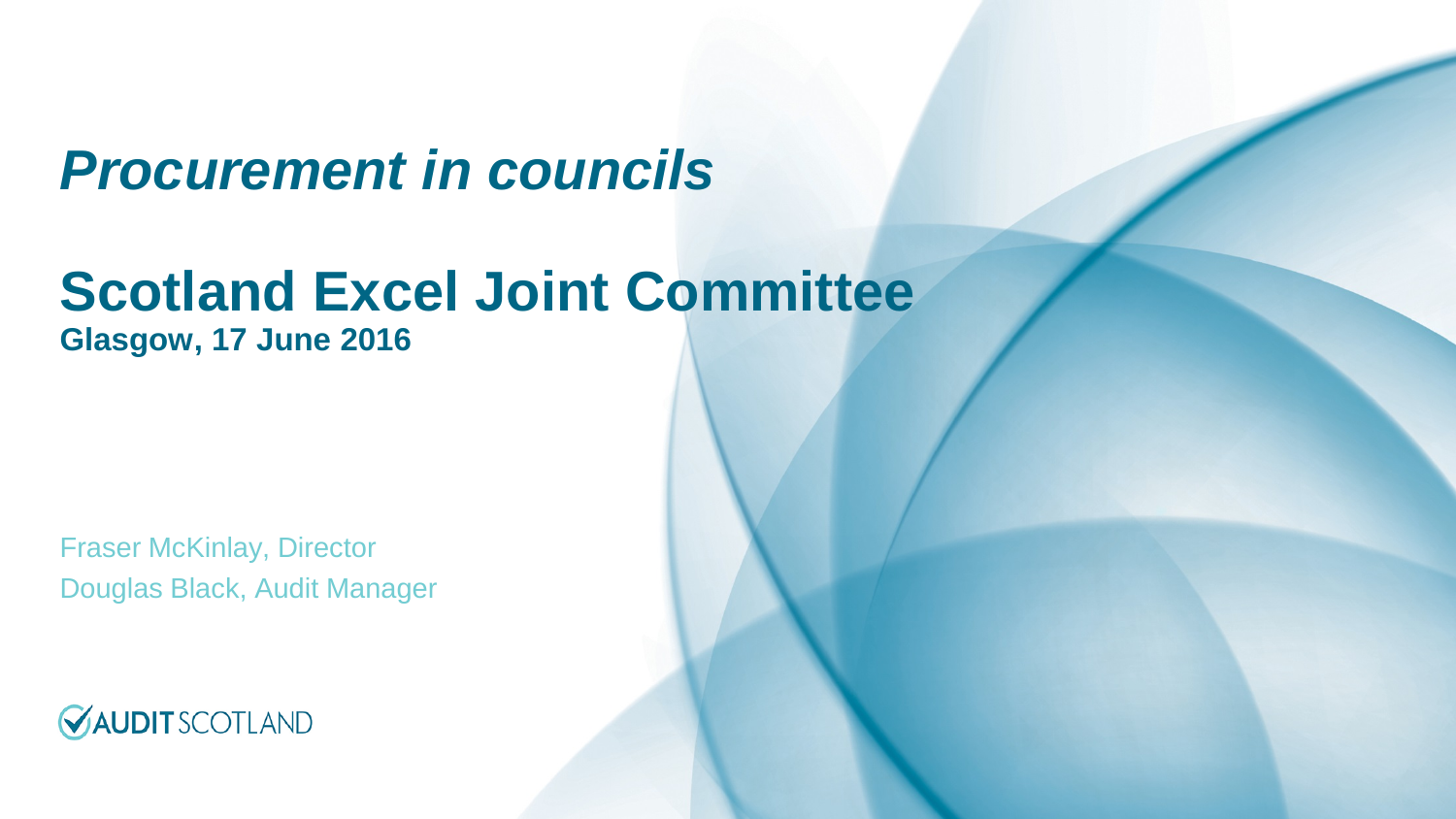## **Context**



2014

- Apr Audit Scotland: *Procurement in councils* report
- Jun Audit Scotland: presentation to Scotland Excel (SXL)
- Sep Scotland Excel: new Director, Julie Welsh

2015

- Scotland Excel: new *Procurement Commercial Improvement Programme*
- Jun Scotland Excel: *Shared Vision Shared Strategy, 2015-18*
- Nov Audit Scotland: impact assessment to Accts Com on *Procurement in councils*
- Nov Scotland Excel: requisition increase of 9.4 % agreed for 2016/17

2016

• Feb – Accounts Commission: letter to Scotland Excel's Joint Committee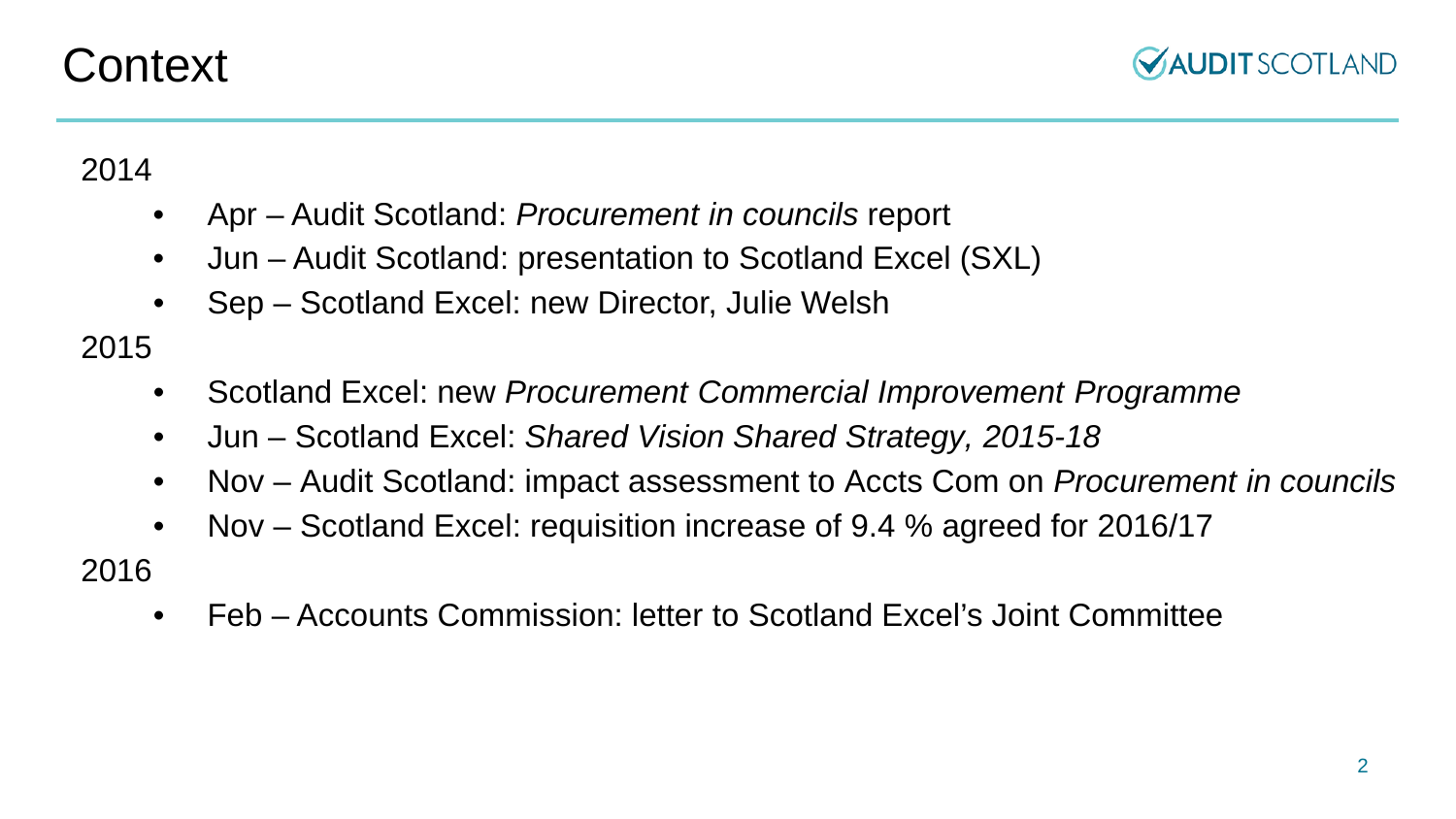**VAUDITSCOTLAND** 

- Caveat we used PCA assessments up to and including 2014 (no PCAs in 2015)
- Councils
	- Overall general trend of continuing improvement
	- Some councils need to increase their pace of change
	- Some evidence that a small council is maybe disadvantaged
	- Yet some small councils are performing well
- Some procurement aspects are progressing well
	- Procurement strategy & objectives (77 %)
	- People (76 %)
- Some aspects are progressing more slowly
	- Contract and supplier management (46 %)
	- Key purchasing processes and systems (44 %)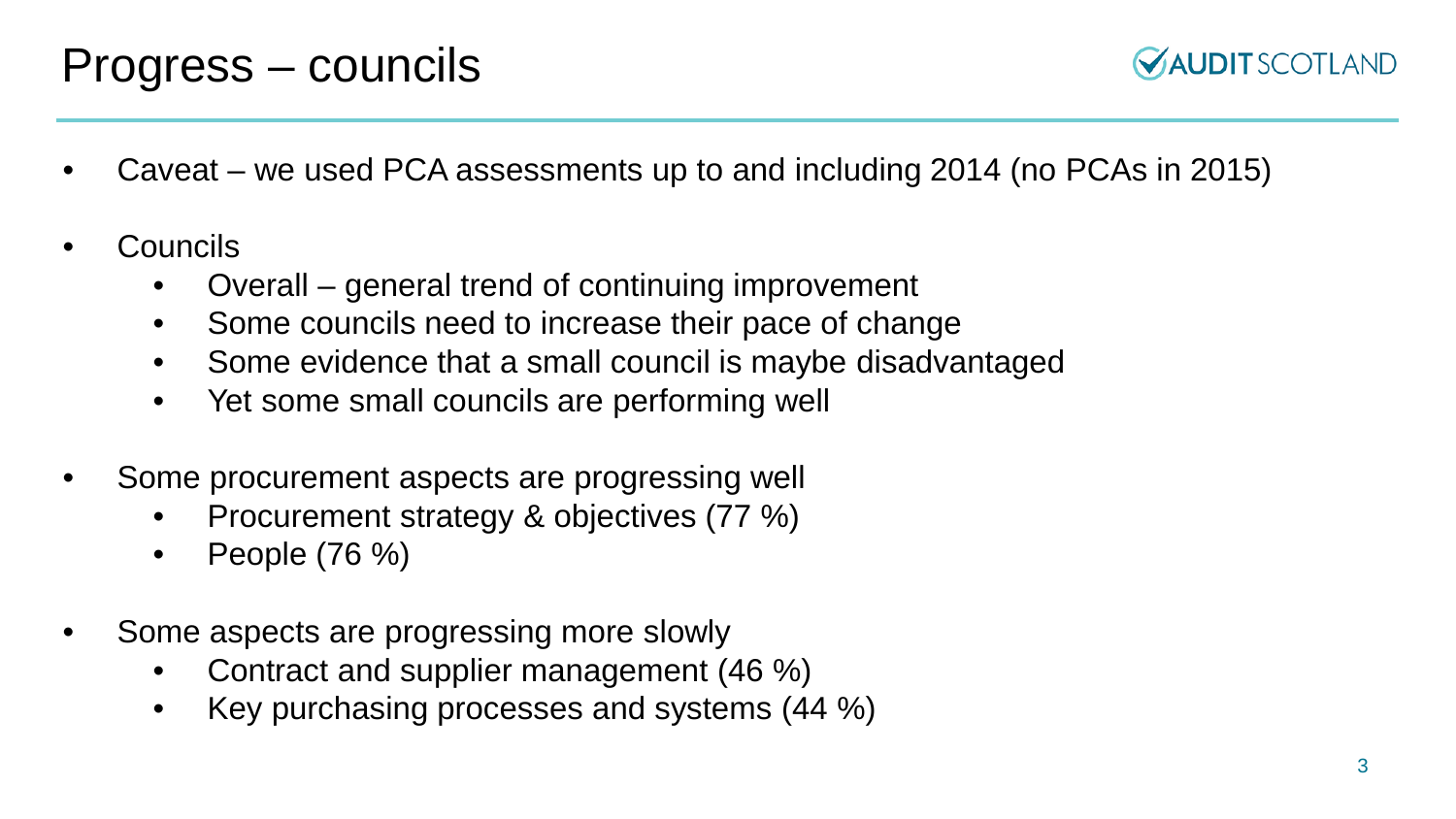## Progress – Scotland Excel



- Vision *Shared vision, shared success*: corporate strategy 2015-2018
- Credibility well-respected by stakeholders
- A 'shared services' success story, delivering tangible benefits, eg:
	- Developing contracts with a customer focus  $-$  eg social care
	- Delivering a learning & development programme for officers & members
	- Facilitating improved value for money/sustainability
	- Supporting continuous improvement  $PCA \rightarrow PClP$
	- Engaging with centres of expertise outside local government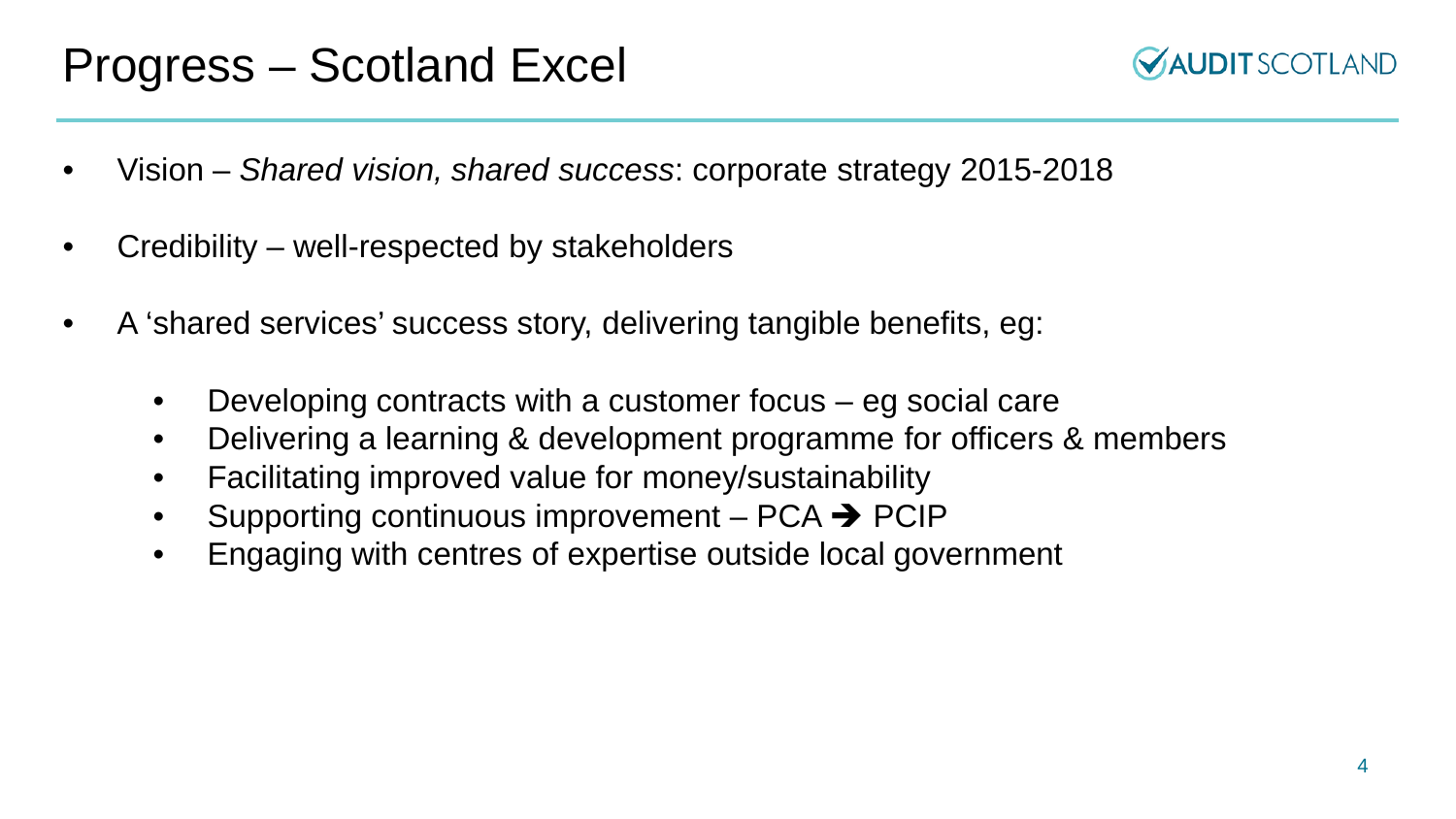- Scotland Excel
	- Two 'Red' risks (reported to the Scotland Excel Sub-Committee, 13 May 2016)
		- Recruitment & retention of skilled, quality staff
		- Long-term financial sustainability
	- Broadening the client base Associate members of SXL, eg councils' ALEOs
	- Effective governance Chief Executive Officers Management Group
- Councils
	- Financial support for SXL annual agreements vs strategic commitment?
	- Procurement capacity & expertise recruitment & retention of skilled officers?
	- Collaborative working and shared services?
	- PCIP assessments every two years, from 2016?
	- Training and support for elected members?